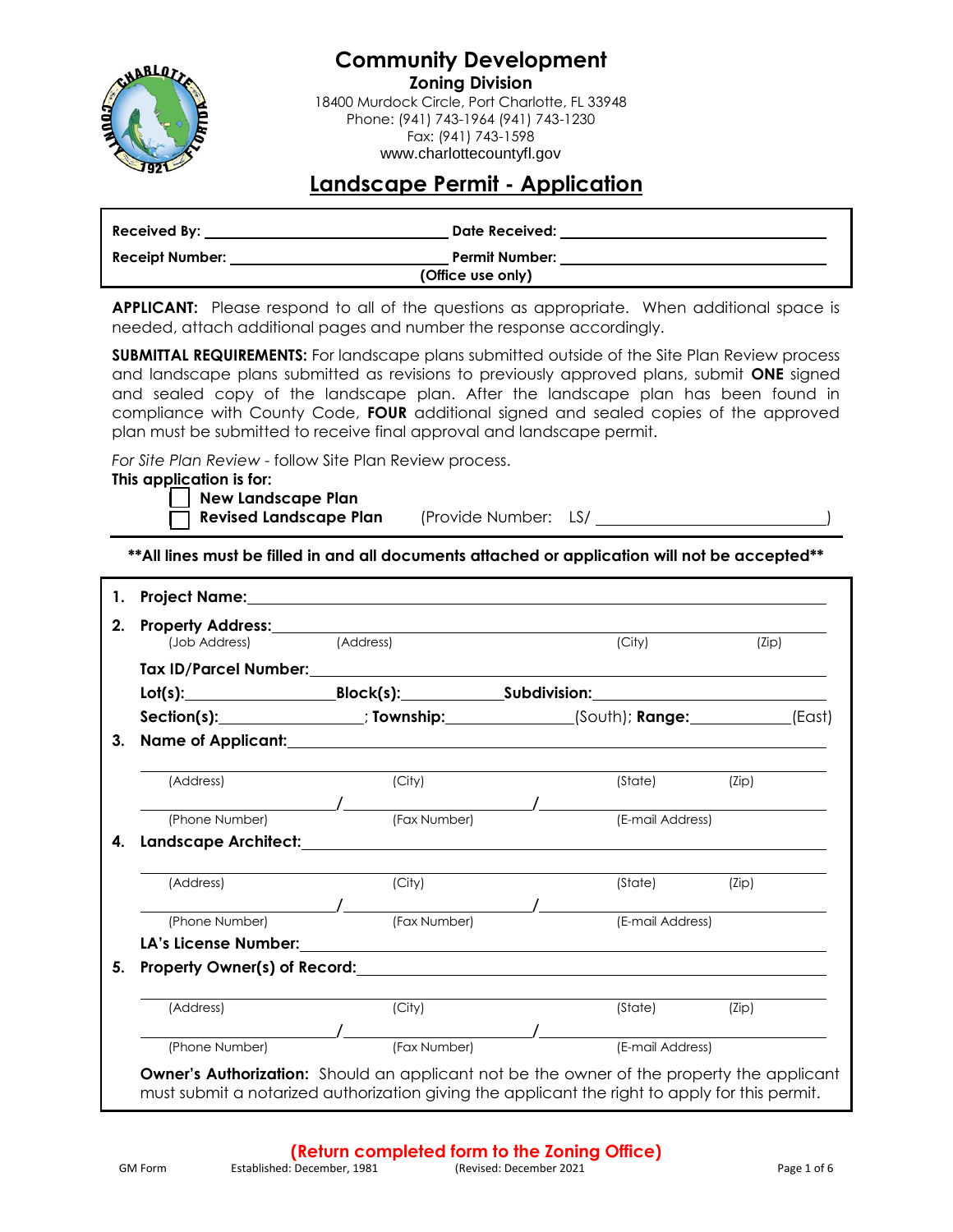

**Community Development Zoning Division** 18400 Murdock Circle, Port Charlotte, FL 33948 Phone: (941) 743-1964 (941) 743-1230 Fax: (941) 743-1598 www.charlottecountyfl.gov

# **Landscape Permit - Application**

| 6. |    | Property Size (acres):<br><u> 1989 - John Amerikaanse kommunister († 1958)</u>                                                                                                                                                 |
|----|----|--------------------------------------------------------------------------------------------------------------------------------------------------------------------------------------------------------------------------------|
| 7. |    |                                                                                                                                                                                                                                |
| 8. |    | Existing Land Use: The Contract of the Contract of the Contract of the Contract of the Contract of the Contract of the Contract of the Contract of the Contract of the Contract of the Contract of the Contract of the Contrac |
| 9. |    | Comprehensive Land Use Designation: Comprehensive Land Use Designation:                                                                                                                                                        |
|    |    | 10. Is the property located within a DRI (Development of Regional Impact)?<br><b>J</b> Yesl<br><u>I</u> No                                                                                                                     |
|    |    |                                                                                                                                                                                                                                |
|    |    | Yes<br>No                                                                                                                                                                                                                      |
|    |    | 12. Is the property located within the ECAP (Enterprise Charlotte Airport Park?)<br> Yes <br>No                                                                                                                                |
|    |    | 13. Is the property located within the Manasota/Sandpiper Key Overlay Districtel Ves<br><b>No</b>                                                                                                                              |
|    |    | lYes<br>14. Is the property located within the U.S. 41 Overlay District?<br> No                                                                                                                                                |
|    |    | 15. Are there any current zoning requests filed and/or pending decision?<br><b>IYes</b><br><b>No</b>                                                                                                                           |
|    |    | If yes, indicate the type of request and the petition number:                                                                                                                                                                  |
|    |    | <b>No</b>                                                                                                                                                                                                                      |
|    |    | If yes, provide petition numbers:                                                                                                                                                                                              |
|    |    |                                                                                                                                                                                                                                |
|    |    |                                                                                                                                                                                                                                |
|    | C. |                                                                                                                                                                                                                                |
|    | d. |                                                                                                                                                                                                                                |
|    | е. |                                                                                                                                                                                                                                |
|    | f. |                                                                                                                                                                                                                                |
|    | g. |                                                                                                                                                                                                                                |
|    | h. | Rezoning: <u>2000 100 million</u> 2000 100 million 2000 100 million 2000 100 million 2000 100 million 2000 100 million                                                                                                         |
|    | i. | County Stormwater: University of the County Stormwater:                                                                                                                                                                        |
|    | j. | Other:                                                                                                                                                                                                                         |
|    |    |                                                                                                                                                                                                                                |
|    |    |                                                                                                                                                                                                                                |
|    |    |                                                                                                                                                                                                                                |
|    |    |                                                                                                                                                                                                                                |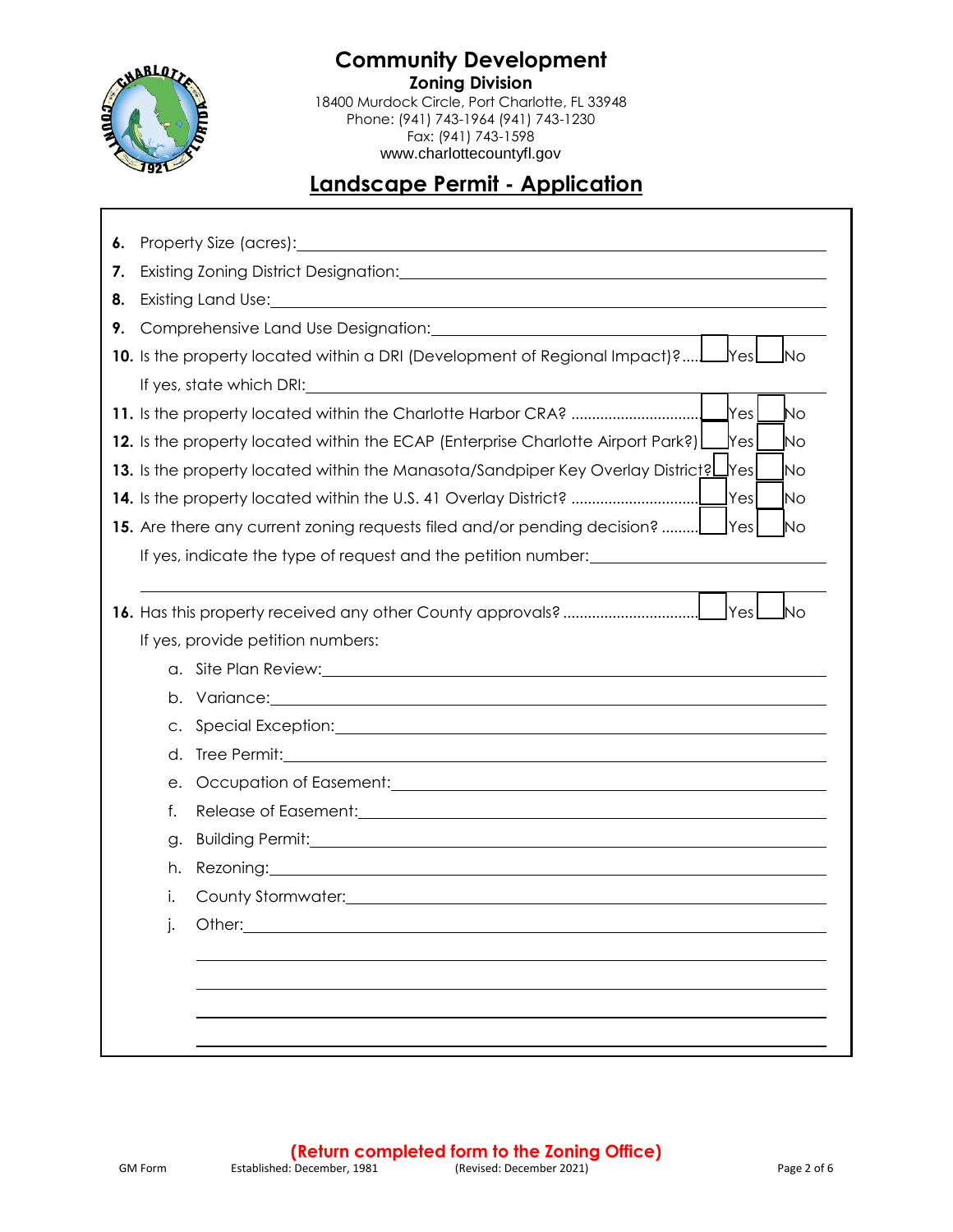

L

**Community Development Zoning Division** 18400 Murdock Circle, Port Charlotte, FL 33948 Phone: (941) 743-1964 (941) 743-1230 Fax: (941) 743-1598 www.charlottecountyfl.gov

# **Landscape Permit - Application**

|     |           |                                                                                                                                                                                                                               |  |  |  | 17. Have Florida-Friendly landscape design principles been employed in the plans? |           |
|-----|-----------|-------------------------------------------------------------------------------------------------------------------------------------------------------------------------------------------------------------------------------|--|--|--|-----------------------------------------------------------------------------------|-----------|
| Yes | <b>No</b> | Provide explanation: Note that the set of the set of the set of the set of the set of the set of the set of the set of the set of the set of the set of the set of the set of the set of the set of the set of the set of the |  |  |  |                                                                                   |           |
|     |           |                                                                                                                                                                                                                               |  |  |  |                                                                                   |           |
|     |           |                                                                                                                                                                                                                               |  |  |  |                                                                                   |           |
|     |           |                                                                                                                                                                                                                               |  |  |  |                                                                                   |           |
|     |           |                                                                                                                                                                                                                               |  |  |  |                                                                                   |           |
|     |           |                                                                                                                                                                                                                               |  |  |  |                                                                                   |           |
|     |           |                                                                                                                                                                                                                               |  |  |  |                                                                                   |           |
|     |           |                                                                                                                                                                                                                               |  |  |  |                                                                                   |           |
|     |           |                                                                                                                                                                                                                               |  |  |  |                                                                                   |           |
|     |           |                                                                                                                                                                                                                               |  |  |  |                                                                                   |           |
|     |           | If yes, are phasing lines and all information clearly identified on the landscape plan?                                                                                                                                       |  |  |  |                                                                                   |           |
|     |           |                                                                                                                                                                                                                               |  |  |  |                                                                                   |           |
|     |           |                                                                                                                                                                                                                               |  |  |  |                                                                                   |           |
|     |           |                                                                                                                                                                                                                               |  |  |  |                                                                                   |           |
|     |           |                                                                                                                                                                                                                               |  |  |  |                                                                                   |           |
|     |           |                                                                                                                                                                                                                               |  |  |  |                                                                                   |           |
|     |           |                                                                                                                                                                                                                               |  |  |  |                                                                                   |           |
|     |           | <b>ENVIRONMENTAL INFORMATION</b>                                                                                                                                                                                              |  |  |  |                                                                                   |           |
|     |           | 19. Are all trees to be preserved and/or removed shown on the Landscape Plan?                                                                                                                                                 |  |  |  |                                                                                   |           |
|     |           |                                                                                                                                                                                                                               |  |  |  | $\mathsf{Yes}$                                                                    | <b>No</b> |
|     |           | 20. Please provide a brief description of existing vegetation found on the property:                                                                                                                                          |  |  |  |                                                                                   |           |
|     |           |                                                                                                                                                                                                                               |  |  |  |                                                                                   |           |
|     |           |                                                                                                                                                                                                                               |  |  |  |                                                                                   |           |
|     |           |                                                                                                                                                                                                                               |  |  |  |                                                                                   |           |
|     |           |                                                                                                                                                                                                                               |  |  |  |                                                                                   |           |
|     |           |                                                                                                                                                                                                                               |  |  |  |                                                                                   |           |
|     |           |                                                                                                                                                                                                                               |  |  |  |                                                                                   |           |
|     |           |                                                                                                                                                                                                                               |  |  |  |                                                                                   | lNo       |
|     |           |                                                                                                                                                                                                                               |  |  |  | lYes                                                                              | lNo       |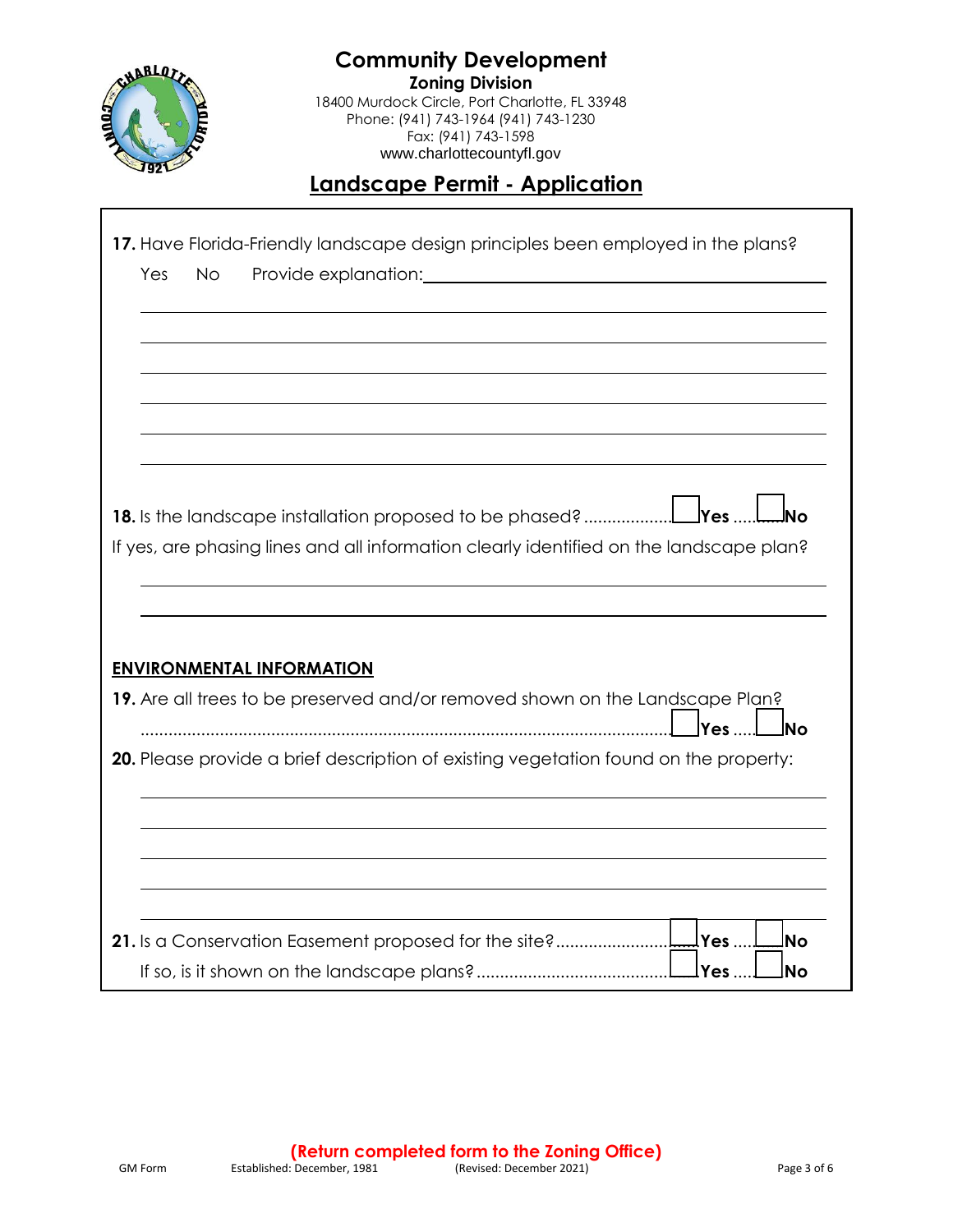

**Community Development Zoning Division** 18400 Murdock Circle, Port Charlotte, FL 33948 Phone: (941) 743-1964 (941) 743-1230 Fax: (941) 743-1598 www.charlottecountyfl.gov

**Landscape Permit - Application** 

## **Affidavit of Applicant**

(To be completed by **ALL** applicants)

I, the undersigned, being first duly sworn, depose and say that I am the owner, attorney, attorney-in-fact, agent, lessee or representative of the owners of the majority of the property described and which is the subject matter of the proposed application; that all answers to the questions in this application, and all sketches, data and other supplementary matters attached to and made a part of the application are honest and true to the best of my knowledge and belief. I understand this application must be complete and accurate before the application may be considered, and that if I am not the owner of the property, I have attached a notarized authorization from the owner(s) to submit with this application. I further agree to comply with all stipulations and conditions that might be required by Charlotte County for approval of the landscape plan should it be approved.

| State of the state of the state of the state of the state of the state of the state of the state of the state of the state of the state of the state of the state of the state of the state of the state of the state of the s | , County of _____________________                                                               | The foregoing                        |
|--------------------------------------------------------------------------------------------------------------------------------------------------------------------------------------------------------------------------------|-------------------------------------------------------------------------------------------------|--------------------------------------|
|                                                                                                                                                                                                                                | The foregoing instrument was acknowledged before me, by means of $\square$ physical presence or |                                      |
|                                                                                                                                                                                                                                | $\Box$ online notarization, this $\_\_\_$ day of $\_\_\_\_$ 20 $\_\_$ , by                      | who                                  |
| and who did/did not take an oath.                                                                                                                                                                                              |                                                                                                 |                                      |
| Signature of Notary                                                                                                                                                                                                            | signature of applicant (or Agent)                                                               |                                      |
| Printed name of Notary                                                                                                                                                                                                         |                                                                                                 | printed name of applicant (or Agent) |
| <b>Commission Number</b>                                                                                                                                                                                                       |                                                                                                 |                                      |

|                                                  | <b>Property Owner's Consent</b>                                                      |                                                                                              |
|--------------------------------------------------|--------------------------------------------------------------------------------------|----------------------------------------------------------------------------------------------|
| (printed name of owner)                          | review of landscape plans for this property: ___________________________________     |                                                                                              |
|                                                  |                                                                                      |                                                                                              |
| identification and who did/did not take an oath. | $\Box$ online notarization, this $\_\_\_$ day of $\_\_\_\_$ 20 , by $\_\_\_\_\_\_\_$ | The foregoing instrument was acknowledged before me, by means of $\Box$ physical presence or |
| Signature of Notary                              |                                                                                      | Signature of Owner                                                                           |
| Printed Name of Notary                           |                                                                                      |                                                                                              |
| <b>Commission Number</b>                         |                                                                                      |                                                                                              |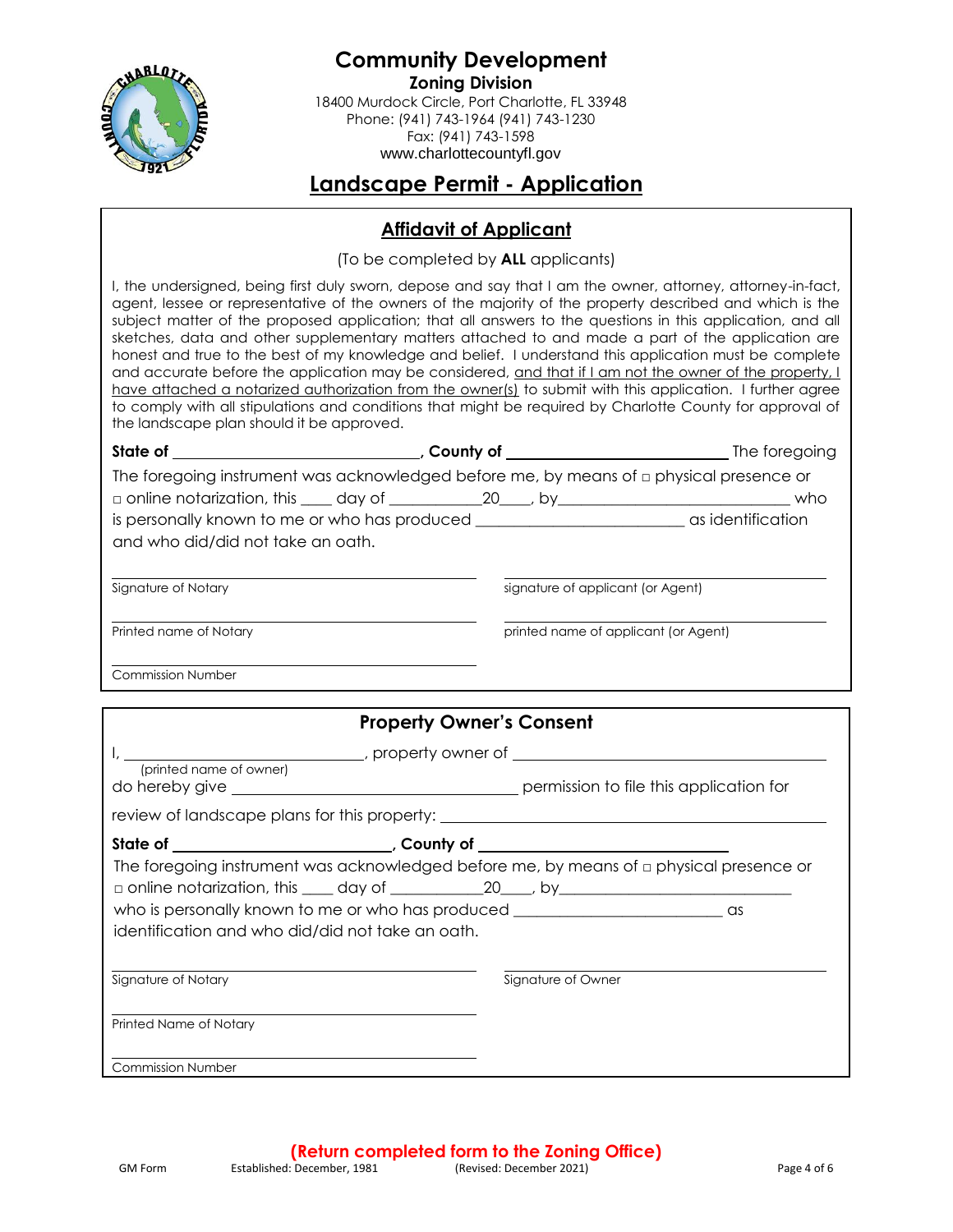

**Community Development Zoning Division** 18400 Murdock Circle, Port Charlotte, FL 33948 Phone: (941) 743-1964 (941) 743-1230 Fax: (941) 743-1598

www.charlottecountyfl.gov

# **Landscape Permit - Application**

#### **Landscape Plan Review - Sufficiency Check List**

|                | Submit:                                                                                                                             | Provided? |        |
|----------------|-------------------------------------------------------------------------------------------------------------------------------------|-----------|--------|
| 1.             | <b>Complete Application:</b>                                                                                                        | Yes / No  | Notes: |
| 2.             | Fee:                                                                                                                                |           |        |
| 3.             | Landscape Plans (see Submittal Requirements, page 1):                                                                               |           |        |
| 4.             | Tree Survey or inventory with all Heritage Trees identified:                                                                        |           |        |
| 5.             | The following items must be indicated on the plans:                                                                                 |           |        |
| 5 <sub>a</sub> | Note on plans stating: "Alterations to landscaping & buffers                                                                        |           |        |
|                | require the PRIOR written permission of Charlotte County."                                                                          |           |        |
| 5 <sub>b</sub> | Property Lines:                                                                                                                     |           |        |
| 5 <sub>c</sub> | Street names:                                                                                                                       |           |        |
| 5d             | North Arrow:                                                                                                                        |           |        |
| 5e             | Graphic Scale:                                                                                                                      |           |        |
| 5f             | Zoning of development site and all surrounding properties:                                                                          |           |        |
| 5g             | Parking spaces, access aisles, driveways, sidewalks, etc.:                                                                          |           |        |
| 5h             | Notation of Section 3-9-100(g) Maintenance:                                                                                         |           |        |
| 5i             | Preservation Areas:                                                                                                                 |           |        |
| 5i             | Existing & proposed utility lines and stormwater lines (should                                                                      |           |        |
|                | be located 10' minimum from critical root zone):                                                                                    |           |        |
| 5k             | Existing & proposed easements:                                                                                                      |           |        |
| 5 <sub>l</sub> | Existing & proposed overhead lines located on or adjacent<br>to the development site:                                               |           |        |
| 5m             | Trees installed adjacent to OHL must comply with Section 3-<br>9-100.3, Exhibit 7 and FPL Guidelines:                               |           |        |
| 5n             | Size of development (square feet / gross acreage) :                                                                                 |           |        |
| 5 <sub>O</sub> | Tree point requirement (1 point per 2000 sq. ft.):                                                                                  |           |        |
| 5p             | Tree points provided:                                                                                                               |           |        |
| 5q             | Number of trees provided:                                                                                                           |           |        |
| 5r             | Number of species required (Section 3-9-100, Exhibit 1) verify<br>that no individual species comprises more than 60% of the<br>mix: |           |        |
| 5s             | Number of non-native trees allowed:                                                                                                 |           |        |
| 5 <sup>†</sup> | Number of installed or relocated palms allowed:                                                                                     |           |        |
| 5 <sub>U</sub> | Sizes of all existing trees and palms (in caliper inches<br>measured at 12" above grade):                                           |           |        |
| 5v             | Multi-stem trees must have at least 1 stem equal to 2" cal.:                                                                        |           |        |
| 5w             | All tree types in compliance with Section 3-9-100.3, Exhibit 8:                                                                     |           |        |
| 5x             | Linear footage of the property abutting R-O-W (separate                                                                             |           |        |
|                | segments & exclude ingress/egress points):                                                                                          |           |        |
| 5y             | Perimeter Landscape Strips (PLS) 8' wide:                                                                                           |           |        |
| 5z             | Number of trees required for each segment of PLS:                                                                                   |           |        |
| 5 <sub>0</sub> | Trees provided (1/35 L.F.) not planted more than 50' apart:                                                                         |           |        |
| 5bb            | Number of shrubs required in PLS:                                                                                                   |           |        |